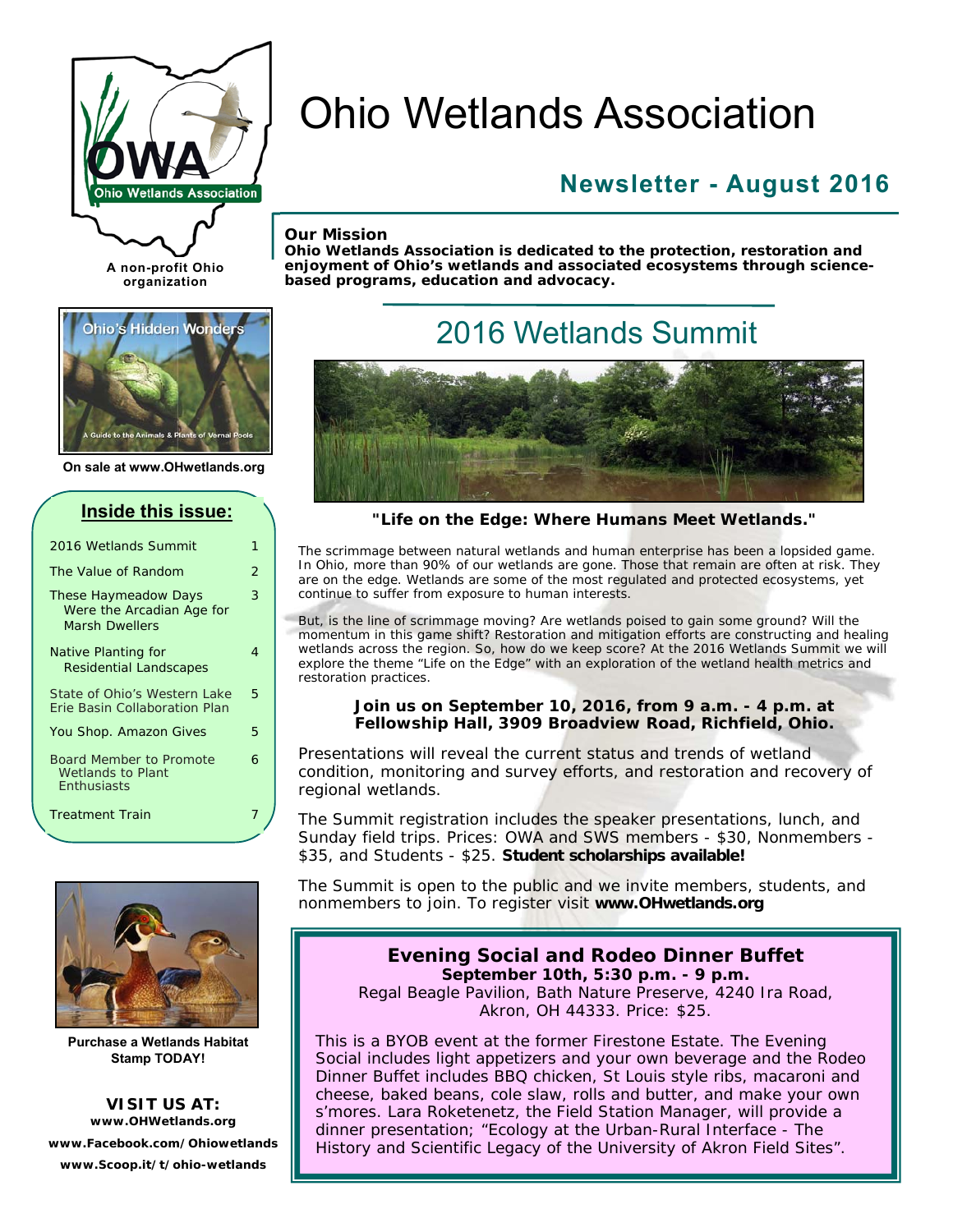### The Value of Random By Ray Stewart

The National Wetland Condition Assessment (NWCA) will assess nearly 1000 wetland sites from coast to coast. Each assessment area is one half hectare, roughly one acre. The lower 48 states, more precisely called the conterminous 48 states once contained 221 million acres of wetlands. Today, an estimated 104 million acres remain, a loss of 53%. The NWCA will look very closely at 1000 half hectare sites or close to 500 acres of wetlands to determine the status (condition) and trends (comparison over time) of our wetlands.

How can a 500-acre snapshot tell the story of 104,000,000 million acres? The sites are selected using a statistical technique known as a random sample. Don't be misled by the term 'random'. In this case it does not mean haphazard or aimless as the common usage might imply. In this case 'random' should be interpreted as a 'randomly chosen' sample. In other words, the site selection is

not influenced by personal bias or preference and therefore, is arguably representative of the resource.

Since each site is chosen by chance, each type of wetland and every possible condition of wetland has an

CAN'T HEAR YOU! IS IT STIL Υα **RANDOM?** ΥОυ Уου

The nature of a random sample is one that defines an unbiased set of sites that represent the whole. If, for example, 10% of our wetlands are in top condition, then they should be selected one out of ten times by the random sample. The survey should then reveal that 100 of the 1000 wetlands are in top condition.

It is important to remove human bias from site selection to assure that the survey sample is representative of the whole. The NWCA survey collects many kinds of data from a site including plants, soil and water. When a team reaches a survey site, there may be some areas that are easily accessed and feature a beautiful array of wetland plants. Within the same wetland, there can also be challenging spots with soft bottoms, logs, multiflora rose and dense stands of *Phragmites*. Given a chance, most field workers would prefer the former, more pleasing site to survey. But to be

> truly random, the site selection cannot be determined by surveyors' preferences but by random, statistically valid determinations made without regard for ease of access or general aesthetics.

The value of a random sample is

equal chance of being selected. There will be swamp forests, emergent marshes, prairie potholes, salt-water tidal marshes and many other variations that qualify as wetlands. The sampling field is not taken from the entire landmass of the states but from a subset that has previously been determined to be wetland and is catalogued in the National Wetland Inventory. Of those selected, there will be pristine wetlands in their natural condition, untouched by human affairs. There will be highly degraded wetlands that have been colonized by alien invasive plants. Every condition in between may also be selected.

that a very small amount of data is truly representative of a larger condition. In this case, a relatively few wetland acres reliably represent all of the wetlands from coast to coast. The data is useful and cost effective. What is collected in just a single growing season, by a few teams of wetland scientists, gives a reasonable and representative picture of how our wetlands are really doing critical information for our efforts to conserve, enhance and protect wetlands.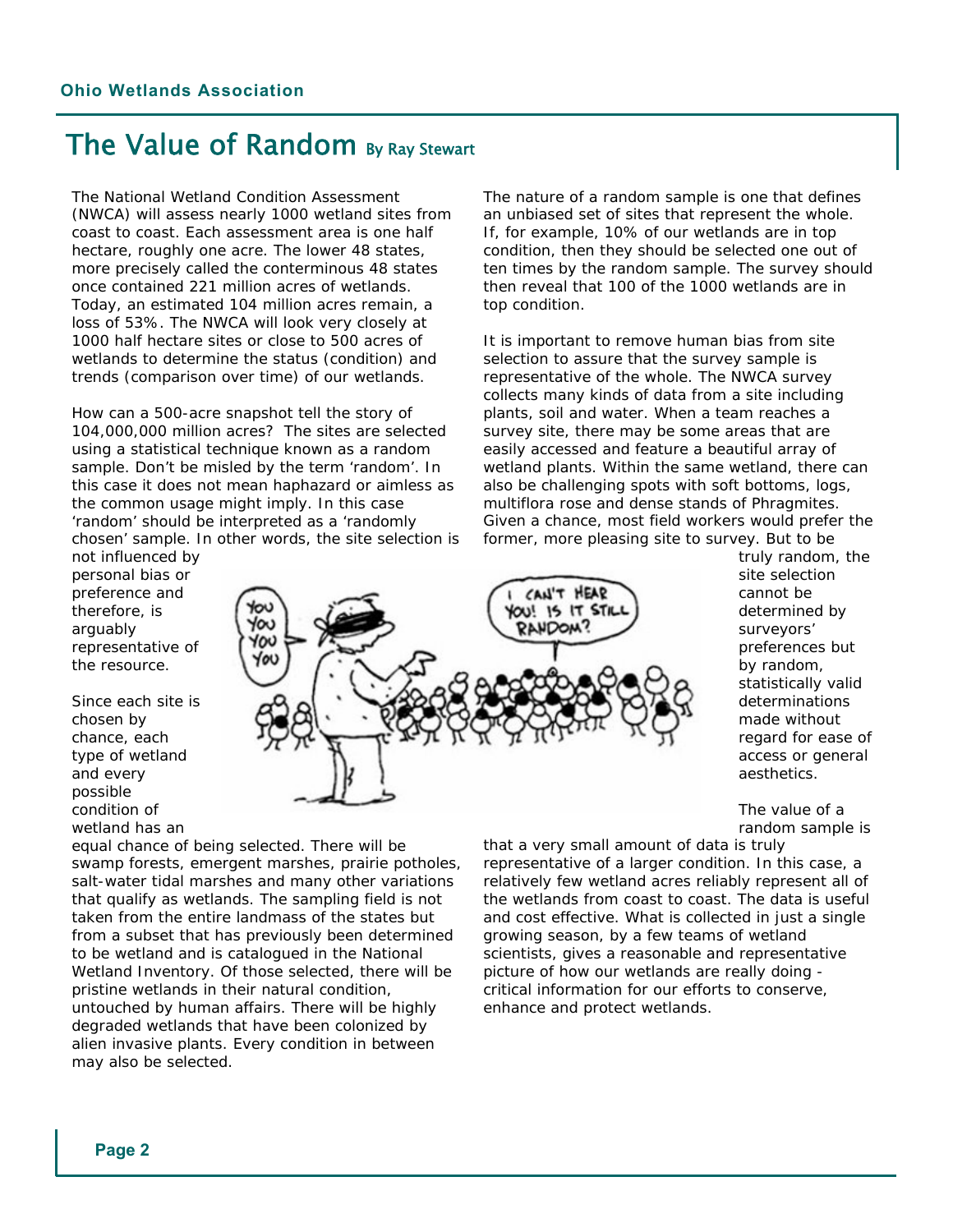### These Haymeadow Days Were the Arcadian Age for

### **Marsh Dwellers By Ray Stewart**

#### **A Brief History of America's Wetlands**

Before North America was colonized, extensive marshes, swamps and tidal estuaries filled the spaces between land and water. They gave rise to abundant fisheries, supported waterfowl whose flocks could darken the sky and supported an ecosystem as productive and diverse as tropical rain forests or coral reefs. An epic transformation was about to take place that would erase much of the natural wealth of a nation before anyone would understand what was lost.

In recent decades, science has revealed the array of services that these wet landscapes provide. The hydrologic processes that support wetlands recharge ground water, absorb floodwaters, and clean the essential waters that we drink. These services directly support our health and economy but are seldom

not think otherwise.

But we now know that wetlands and public waters are integrally connected. By removing wetlands from a watershed, the river system, which is public, will be degraded. It will be subject to flash flooding, carry sediments that often clog port facilities, degrade water quality that require greater investment in water treatment facilities for public water supplies and reduce the wildlife diversity and abundance of birds, fish and land animals.

Landowners often recognized that when their neighbors ditched and drained their fields, there could be a problem with water on their own land. Farmers sought help from government and widely support ditch laws in the 19<sup>th</sup> century. Comprehensive drainage plans accompanied by technological

considered by those who fill and drain wetlands. In fact, the construction of costly dams, levees and water treatment facilities can be traced as a direct consequence of wetland loss. Wetland loss has led to a considerable impoverishment of our fisheries. Waterfowl and other bird populations have been decimated. Nearly a third of the nations threatened and

*These haymeadow days were the Arcadian age for marsh dwellers. Man and beast, plant and soil lived on and with each other in mutual toleration, to the mutual benefit of all. The marsh might have kept on producing hay and prairie chickens, deer and muskrat, crane-music and cranberries forever.* 

*The new overlords did not understand this. They did not include soil, plants, or birds in their ideas of mutuality. The dividends of such a balanced economy were too modest. They envisaged farms not only around, but in the marsh. An epidemic of ditch-digging and land-booming set in. The marsh was gridironed with drainage canals, speckled with new fields and farmsteads.* 

*-Aldo Leopold A Sand County Almanac*  improvements led to a rapid and profound change to the nation's wetlands. As wetlands disappeared, sport hunters began to recognize that habitat loss was contributing to the decline in waterfowl populations. National interest in migratory birds inspired federal protection for wetlands for the first time.

endangered wildlife cling to life in what remains of our wetlands.

Significant wetland protection efforts began in the 1960's. Yet, wetland loss continued nearly unabated for the rest of the  $20<sup>th</sup>$  century. Legal and regulatory efforts have been riddled with loopholes, misunderstanding and conflict. Wetlands have been elevated to the most controversial habitats in America. Understandably, Americans have mostly seen wetlands under the umbrella of private property, with all the privilege we have come to expect. Historically, water has been considered public, while land is private. Wetlands were thought of as LAND that just happened to be wet. Without the science of ecology and understanding of hydrology, one would

In time, the Clean Water Act provided the strongest ever wetland protection. While wetland ecosystems are now deeply understood by environmentalists and scientists, the political environment continues its bias in favor of agriculture and development. There is a cognitive dissonance in government regarding wetlands. While some public agencies are working to protect them, others facilitate their destruction. While there are strong social, biological and economic arguments for wetland protection, vested interest and tradition still hold sway of critical land management decisions. Wetlands need advocates today as much as they ever have. The OWA is proud to be one of these advocates!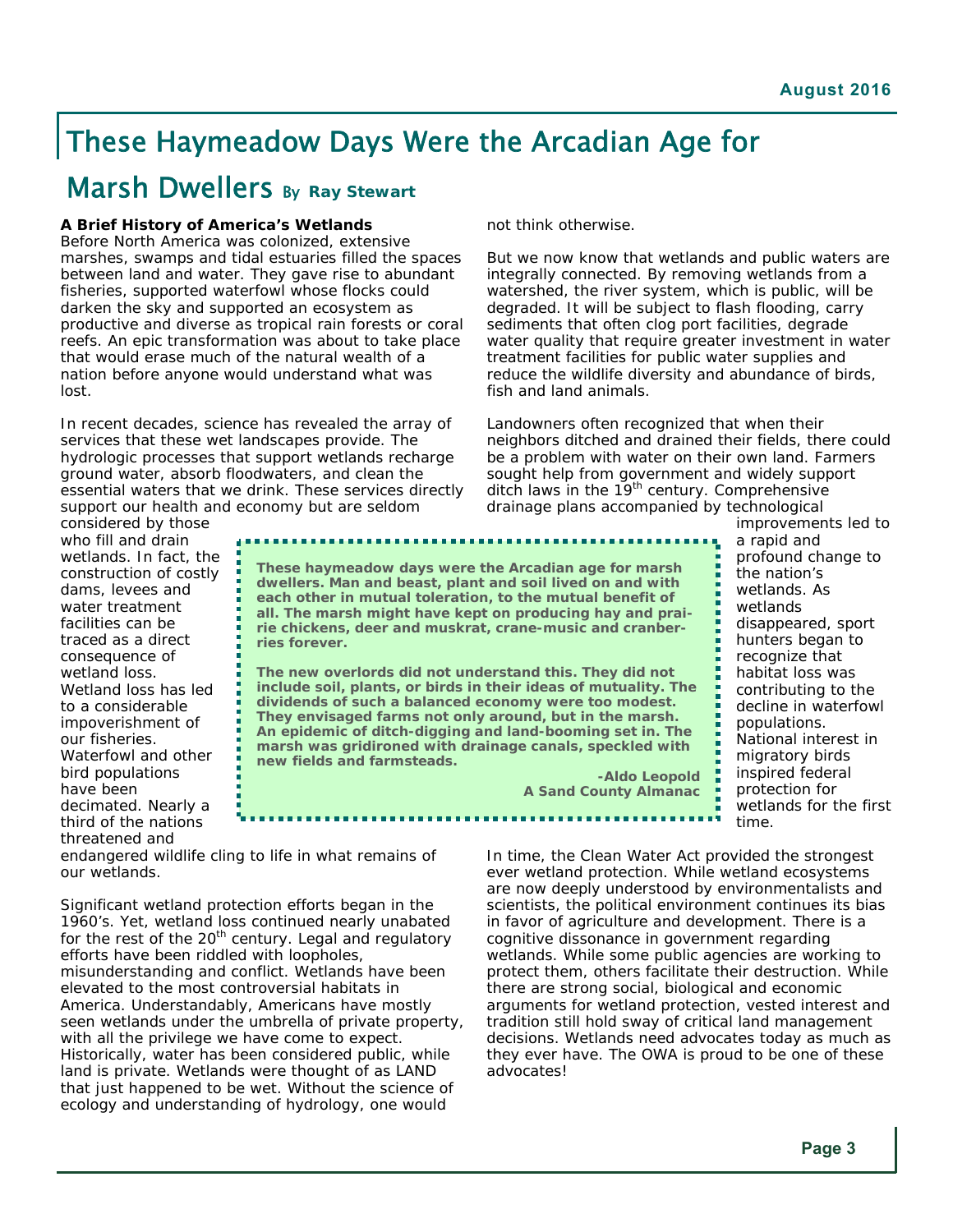### Native Planting for Residential Landscapes By Ray Stewart

In recent years, we have seen new native plant nurseries open and well established ones expand. There is a shift in the landscape paradigm moving society from commercial/mass produced plant material to plant material that serves a purpose and solves problems. OWA promotes the use of native plants in ornamental landscapes, though you may wonder why. For years we have bemoaned the effect of aggressive non-native plants taking over wetlands, particularly in response to disturbance. For example, common reed (*Phragmites australis*), purple loosestrife (*Lythrum salicaria*), reed canary grass (*Phalaris arundinacea*), and narrow leaved cattail (*Typha latifolia*) have all arisen as serious management challenges. Many native wetland plant and animal species are at risk simply because 90% + of Ohio's wetlands have disappeared. When invasive species move in, there is further risk of a loss of biodiversity. Alien aggressors have occupied and dominated upland native ecosystems as well. Many of these introduced plants have come in with the ornamental nursery and landscape trades. A shift to natives will help reduce this unnecessary ecological stress.

#### **What are native plants?** The trees, shrubs,

wildflowers and many grasslike plants that would normally grow in parks, woodlots and wild places (and that did grow there before human settlement) are natives. These are the plants that were here first, before agriculture and urbanization changed the landscape in so many profound ways. Many of these plants are familiar. Trees like sugar maple (*Acer saccharum*), sycamore (*Platanus occidentalis*) and red oak (*Quercus rubra*) have filled Ohio forests and continue to grace our built up

environments. Shrubs like winterberry holly (*Ilex verticillata*), spice bush (*Lindera benzoin*) and serviceberry (*Amelanchier spp.)* play important roles in natural and designed landscapes. Wildflowers of particular appeal in landscapes include swamp milkweed (*Asclepias incarnata*), wild ginger (*Asarum canadense*) and cardinal flower (*Lobelia cardinalis*). These perennial plants come back each year and often fill in with more plants each season. Grass-like plants play in important role, providing deep color and texture are common rush (*Juncus effusus*), little bluestem

**Native Bee on Swamp Milkweed** 

(*Schizachyrium scoparium*), and Pennsylvania sedge (*Carex pensylvanica*). Among the non-seed plants that work well in shade are the many ferns, maidenhair fern (*Adiantum pedatum*), royal fern (*Osmunda regalis*) and New York fern (*Thelypteris novaboracensis*).

**Why use native plants?** The advantages of using natives includes that they:

- cost less and save homeowner time due to lower maintenance requirements;
- save water because natives are best suited for an Ohio climate;
- do not require fertilizers or pesticides.

By using native plants, you are doing more than avoiding the accidental introduction of unwanted plants. You are also providing plant material that is compatible with other forms of wildlife and may serve as a seed source for adjacent habitats. Natives are good for wildlife because these are the plants that are a part of the natural community. Wildlife will find specific features that they depend on for food, nesting materials and shelter. In

contrast, many commerciallydeveloped plants have exaggerated features like unusually large flowers. One of the tricks that the horticulture trade uses doubles the number of flower petals that are produced in a single flower. Often this is done at the expense of pollen and nectar. Without these, pollinators that are drawn to these plants (based on their appearance or fragrance) end up wasting their time and energy, frustrated by the absence of essential nutrients. Therefore, although these plants may be appealing to human consumers, they may lack some

essentials for wildlife.

#### **Where can a landowner purchase native**

**plants?** Most of the native plants mentioned here can be found in the commercial nursery trade. Though they may not be in large quantities, a motivated consumer can usually find what is needed. If you don't find the selection of native species you'd like to see at your local nursery, ask for them! If enough native plant enthusiasts step forward and make their purchasing intentions known, we'll see improved native plant selections at our local nurseries in the future!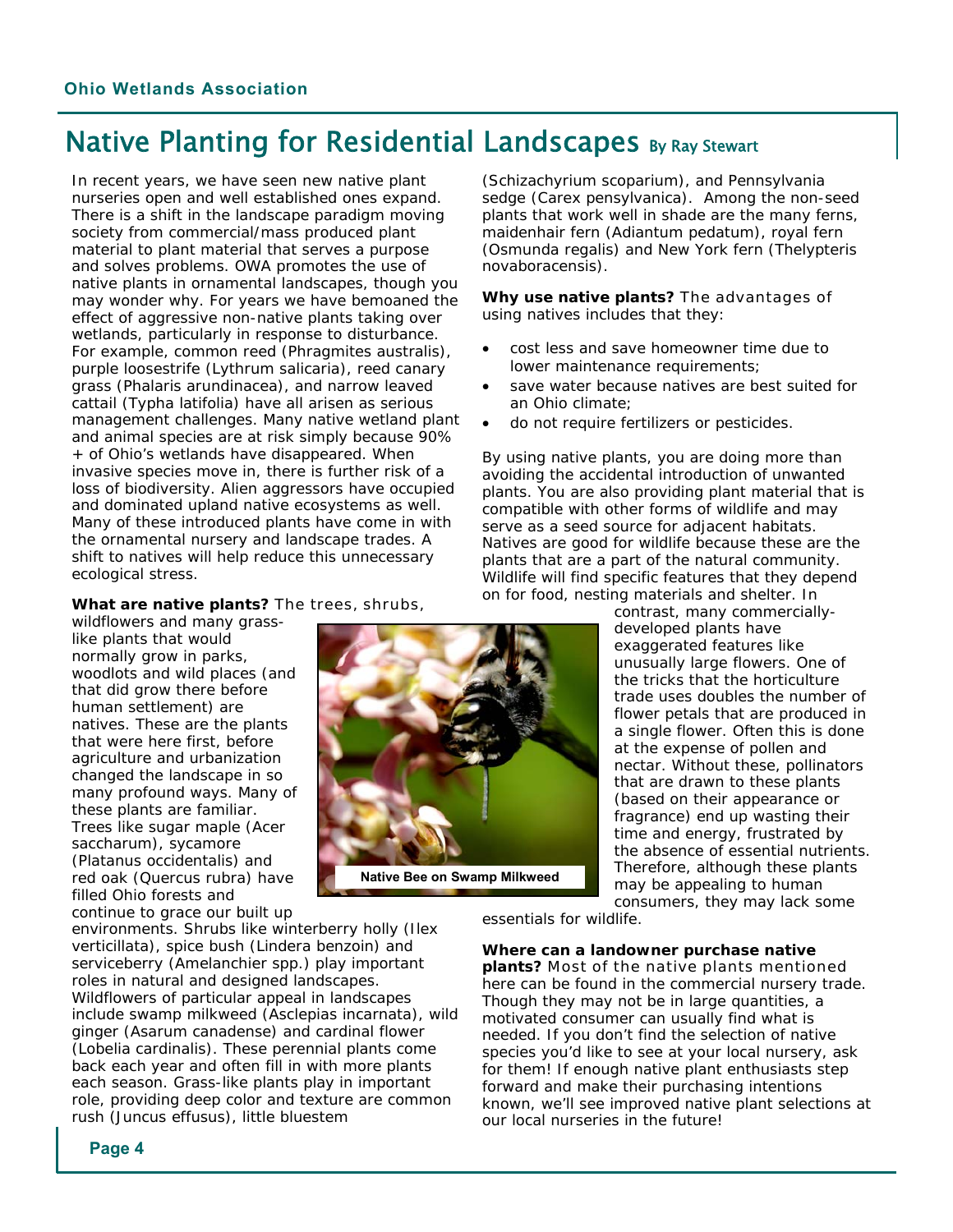### State of Ohio's Western Lake Erie Basin Collaboration Plan By Ray Stewart



The governors of Ohio and Michigan, along with the premier of Ontario, are committed to the goal of reducing phosphorus load to Lake Erie by 40%. Doing so would improve water quality and greatly reduce the occurrence of harmful algal blooms in the lake. The draft Western Lake Erie Basin Collaborative Implementation Plan focuses on the watersheds in and around Toledo where the most egregious consequences of nutrient loading have seen.

In the 29-page draft plan, wetland restoration is mentioned twice. In one case, the Ohio Department of Natural Resources (ODNR) and the Ohio Environmental Protection Agency (OEPA) agree to fund design work for coastal wetland restoration projects that use dredged material. In the second, ODNR will coordinate to develop a tool to identify potentially restorable wetlands, with the goals of

maximizing habitat, water retention, sediment trapping and nutrient processing.

We know that wetlands are excellent filters and will remove phosphorus and other nutrients from the water that passes through them. When properly positioned and designed, they are very cost effective tools for water quality improvement. Then why are they only mentioned with regard to coastal wetlands? In their current state, Lake Erie's western basin coastal wetlands only weakly interact with the open waters of the lake. Most of these wetlands are highly engineered, diked and pumped. Most have only small streams and ditches that deliver water off of the mainland.

They are designed largely for recreation and for waterfowl hunters. Water exchange only occurs to meet desired management objectives, often at considerable expense.

OWA contends that the emphasis should instead be directed toward wetland restoration along the main stems and tributaries of the Maumee, Sandusky and other river systems in Western Lake Erie. Restoration efforts should be used to restore wetlands that can filter nutrients out of the water before they reach Lake Erie. They can divert the natural flow of the rivers to passively meander across open marshes, wet prairie and forested wetlands on their way downstream. By beginning upstream, a more cost effect nutrient reduction plan can be achieved.



### You Shop. Amazon Gives

AmazonSmile is a website operated by Amazon that lets customers enjoy the same wide selection of products, low prices, and convenient shopping features as on Amazon.com. The difference is that when customers shop on AmazonSmile (www.smile.amazon.com), the AmazonSmile Foundation will donate 0.5% of the price of eligible purchases to the charitable organizations selected by customers. Link your Amazon account to the Ohio Wetlands Association today! Just go to www.smile.amazon.com.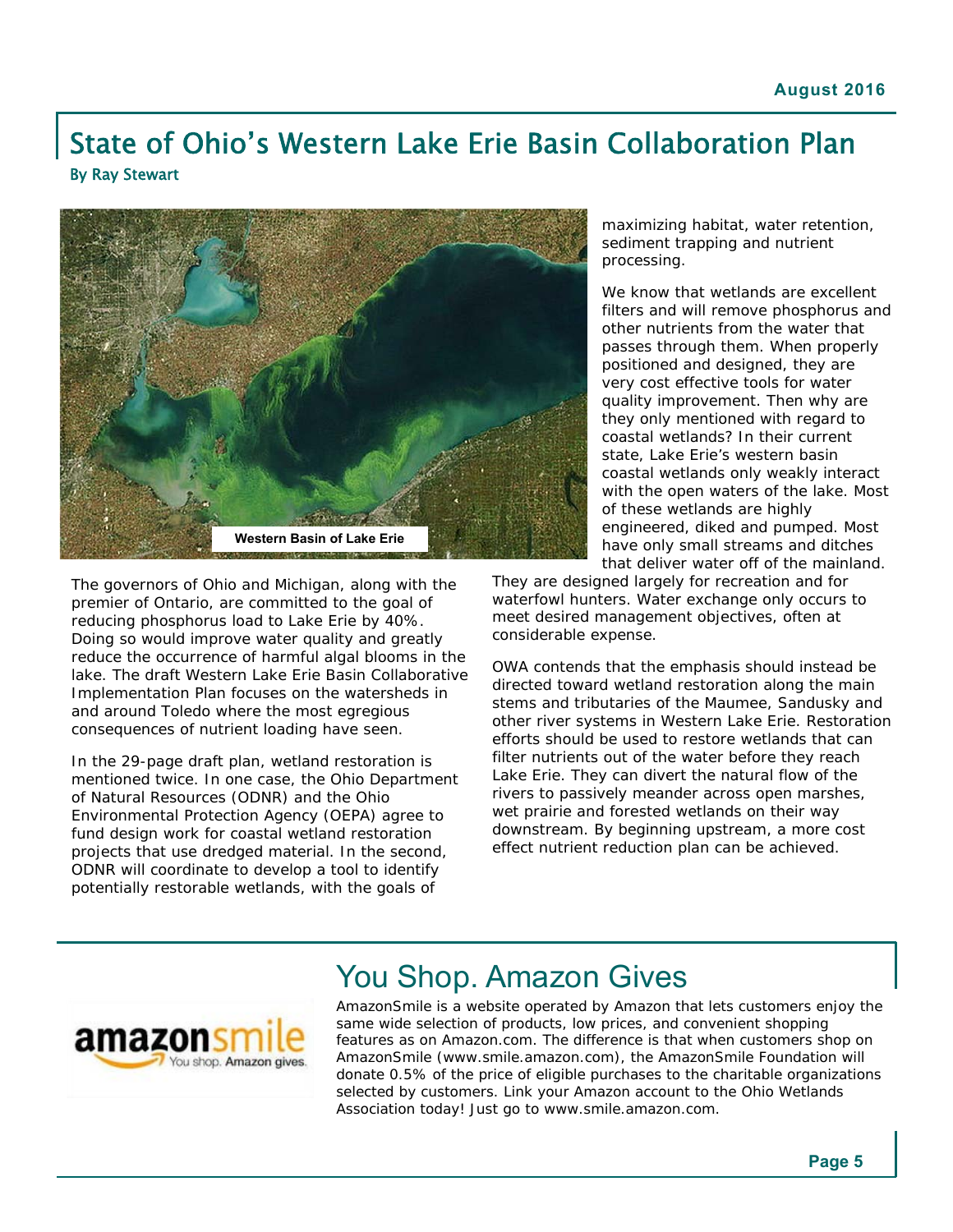### Board Member to Promote Wetlands to Plant Enthusiasts

#### By Mark Dilley

OWA Director and Professional Wetland Scientist Mark Dilley will be sharing his love of wetlands and the plants that grow in them with participants at this year's Flora Quest. This Friday, September 30 event will be held in conjunction with the Ohio Ornithological Society's "Rally for Rails" Conference (October 1 and 2) in Lakeside, Ohio. The title of Mark's talk is "Wetland Plants: Twenty to Thrill, Five

to Kill." He plans to deliver an entertaining but informative presentation that highlights the beauty, uniqueness and ecological value of select native wetland plant species, as well as the threats posed by five invasive species that degrade wetlands and diminish their habitat value.

As a preview, here are a few fun facts on two thrilling wetland plants:

**Ditch Stonecrop** (*Penthorum sedoides*) is an interesting, albeit easily overlooked, obligate wetland plant that has caused some consternation among the botanical professional ranks. According to the Illinois Wildflowers website (administered

by Dr. John Hilty) of the stonecrop family (Crassulaceae), "[s]ome authorities assign Ditch Stonecrop to the Stonecrop family (Crassulaceae) or Saxifrage family (Saxifragaceae). However, it can be considered sufficiently unique to be assigned to its own family, which also includes a few Asiatic species." The genus name combines the Greek words pente (five) and horos (mark), referring to the 5-parted pattern of the flower. The specific epithet (sedoides) means "sedum-like," referring to the similarity of this plant's flower to members of the genus Sedum. It is a perennial herbaceous plant that typically reaches a height between 6 and 28 inches. The alternate, lanceolate leaves, 2-4 inches in length are finely toothed and typically smooth. The flowers are by far this plant's most interesting feature: small, pale green to yellow green, usually without petals, up to one-quarter inch wide; in an airy branched terminal cluster up to 3 inches wide, with flowers held on upper side of the 2-4 curved branches. This plant can be found in flower in July through October on stream banks, in



ditches and in a variety of wetland types. Once in fruit, the plants oblong capsules begin to turn a showy pale red at maturity in radial clusters of 5. It is widespread across our home state, with records from 75 of our 88 counties. Surprisingly, for such a common plant, little is known about wildlife use of Ditch Stonecrop. Dr. Hilty remarks on his website that "[i]nformation about floral-faunal relationships

> for this species is currently unavailable. More research needs to be done in this area."

#### The **Allegheny Monkey Flower**

(*Mimulus ringens*) is an attractive member of the figwort family (Scrophulariaceae) and an obligate wetland plant. It occurs in roughly half of Ohio's counties in a very wide variety of floodplain and wetland habitats. Growing to a typical height of 24 inches, this plant tends to grow individually or in very small scatted patches, comingled with a variety of other wetland associates, like *Carex* sedges and grasses. Finding this plant in bloom in always a treat. It has beautiful light purple flowers (a

two-lipped corolla, approximately 1 inch long, with a cream-colored or yellowish center) that attract humans and pollinators alike. Bumblebees, in particular, nectar on the flowers. In addition, a variety of moth and butterfly caterpillars, including the Buckeye (*Junonia coenia*), feed on the serrated 4-inch-long, 1-inch-wide leaves that grow opposite one another along the plant's bluntly 4-angled stem. Again quoting the Illinois Wildflowers website, "The common name comes from the fancied resemblance of the flower to a monkey's face when it is squeezed by the fingers." *Mark cautions that it is the flower you should squeeze to spot the similarity, and not a monkey's face.* 

In addition to the wetland plant primer, Mark will weave in some discussion of the importance of native wetland plants as habitat for rails - providing a nod to the conference, Rally for Rails, on Saturday and Sunday.

For more information on the conference and registration materials, go to http://www.floraquest.com/.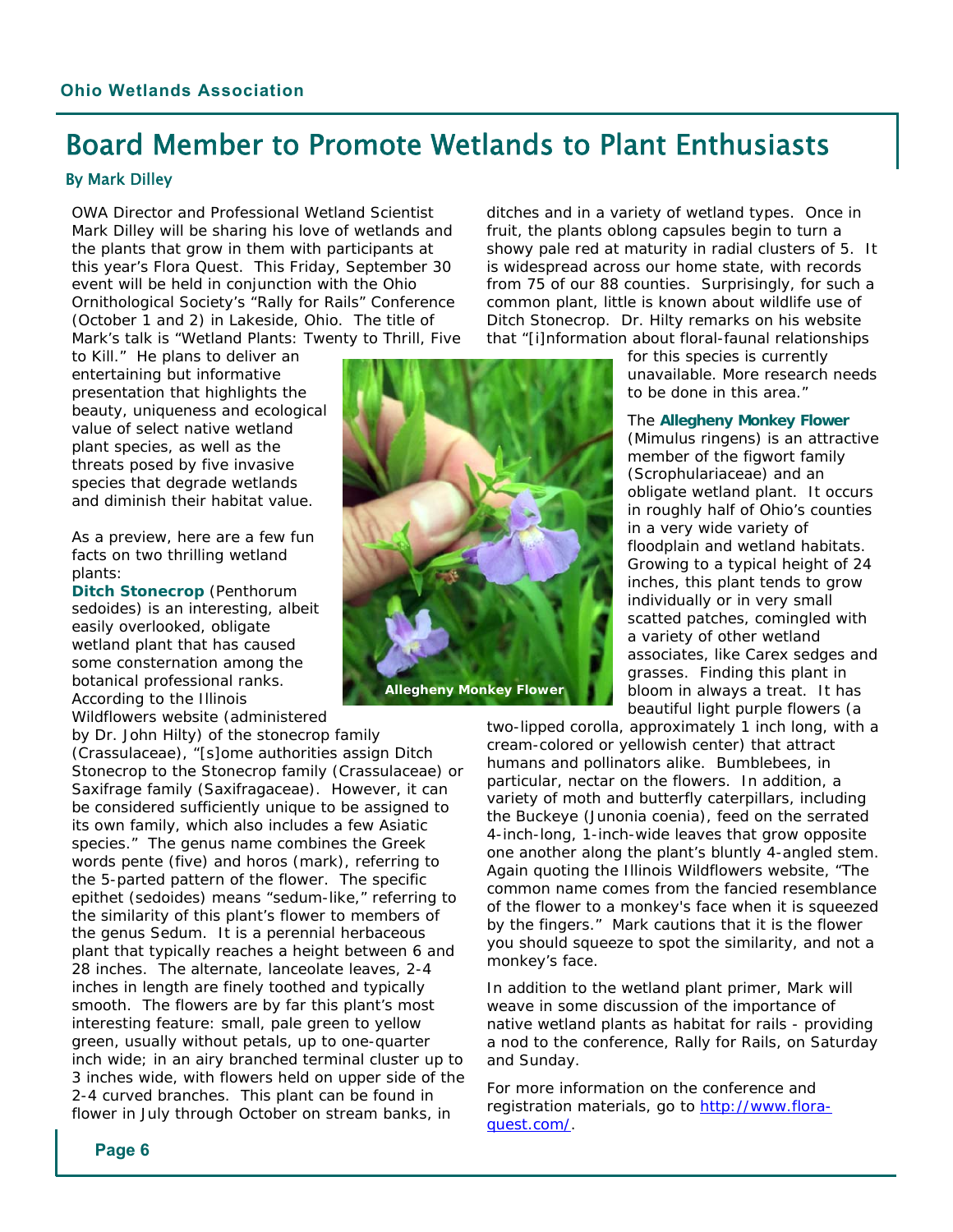### Treatment Train By Ray Stewart

According to an article by Celeste Baumgartner in the Ohio Outdoor News, Grand Lake St. Marys is on the "Comeback Trail." Grand Lake St. Marys became Ohio's most infamous lake in 2010, when a massive algal bloom formed with clouds of harmful microcystin, a toxic product of blue-green algae. Similar to the algal blooms on Lake Erie, it was caused by phosphorus-rich agricultural runoff. As also is true of the western basin of Lake Erie, the watershed that leads into the lake was once rich with wetlands, especially at the mouth of the various tributaries. In the past couple centuries, most of these wetlands had been converted to farms and residential and commercial development, exacerbating regional runoff issues.

In response to declining health of the lake, the Grand Lake Restoration Commission (GLRC) was formed, managed by Milt Miller. Having raised \$660,000 in the first year, consultants and think tanks were hired to find a solution. They concluded that restoring large

areas of wetland would help to filter water flowing into the lake and remove some of the nutrients that feed algae blooms. One of the first restoration projects accomplished was the Prairie Creek Treatment Train (PCTT), a living machine that included created (engineered), restored and existing natural wetland features to cleanse water from Prairie Creek. A 2013 report on the performance of the PCTT states that this wetland reduced nitrogen by 41%, total phosphorous by 75% and dissolved reactive phosphorous by 65%.

OWA has been promoting the concept of wetland restoration as a means of cleaning up bodies of water for many years. We know that it works to reduce sediment, remove nutrients, detoxify contaminants and reduce harmful bacteria like *E. coli*. The GLRC and its team of consultants and advisors also appear to value this approach to improving their water quality. We congratulate their success and wisdom to use the natural services of wetlands to help solve an urgent problem.